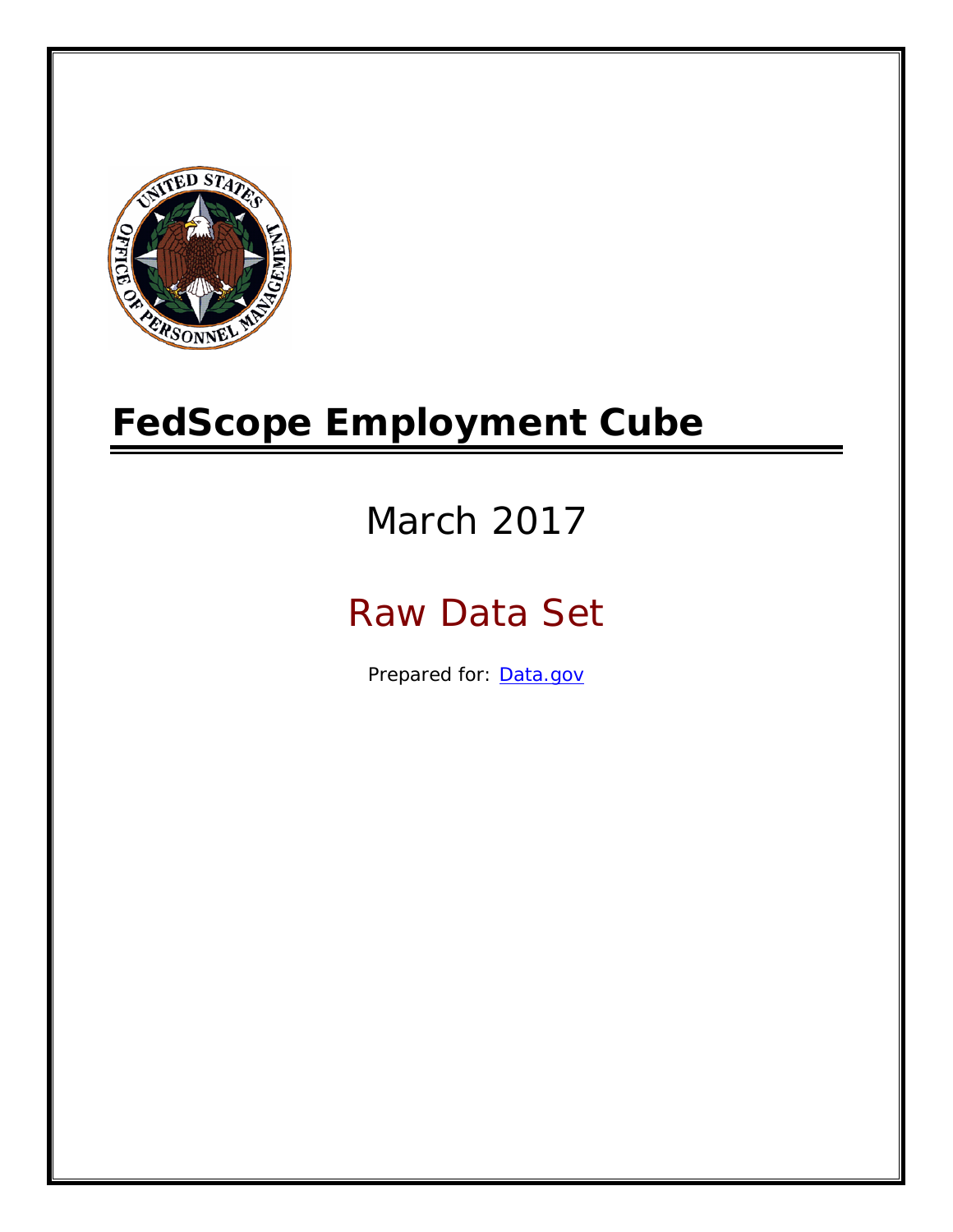

# **Table of Contents**

| $\mathbf{1}$   |      | <b>OVERVIEW</b>                                | 3              |
|----------------|------|------------------------------------------------|----------------|
|                | 1.1  | Purpose                                        | 3              |
|                | 1.2  | <b>Scope</b>                                   | 3              |
| $\overline{2}$ |      | <b>RAW DATA SET FILE</b>                       | 3              |
|                | 2.1  | <b>FACTDATA</b>                                | 3              |
| 3              |      | <b>DIMENSION TRANSLATIONS FILES</b>            | 5              |
|                | 3.1  | Agency                                         | 5              |
|                | 3.2  | Location                                       | 6              |
|                | 3.3  | Age                                            | 6              |
|                | 3.4  | <b>Education Level</b>                         | $\overline{7}$ |
|                | 3.5  | <b>General Schedule &amp; Equivalent Grade</b> | 8              |
|                | 3.6  | <b>Length of Service</b>                       | 8              |
|                | 3.7  | Occupation                                     | 9              |
|                | 3.8  | <b>Occupation Category</b>                     | 9              |
|                | 3.9  | Pay Plan & Grade                               | 10             |
|                | 3.10 | <b>Salary Level</b>                            | 10             |
|                | 3.11 | <b>STEM Occupations</b>                        | 11             |
|                |      | 3.12 Supervisory Status                        | 11             |
|                |      | 3.13 Type of Appointment                       | 12             |
|                |      | 3.14 Work Schedule                             | 12             |
|                | 3.15 | <b>Work Status</b>                             | 13             |
|                |      | 3.16 Date                                      | 13             |
|                |      | 3.17 Employment                                | 14             |
|                |      | 3.18 Average Salary                            | 14             |
|                | 3.19 | <b>Average Length of Service</b>               | 14             |
| $\overline{4}$ |      | <b>DATA DEFINITIONS</b>                        | 15             |
|                | 4.1  | Agency                                         | 15             |
|                | 4.2  | Location                                       | 15             |
|                | 4.3  | Age                                            | 15             |
|                | 4.4  | <b>Education Level</b>                         | 15             |
|                | 4.5  | <b>General Schedule &amp; Equivalent Grade</b> | 15             |
|                | 4.6  | <b>Length of Service</b>                       | 15             |
|                | 4.7  | Occupation                                     | 15             |
|                | 4.8  | <b>Occupation Category</b>                     | 15             |
|                | 4.9  | Pay Plan & Grade                               | 16             |
|                | 4.10 | <b>Salary Level</b>                            | 16             |
|                | 4.11 | <b>STEM Occupations</b>                        | 16             |
|                | 4.12 | <b>Supervisory Status</b>                      | 16             |
|                | 4.13 | <b>Type of Appointment</b>                     | 16             |
|                | 4.14 | <b>Work Schedule</b>                           | 16             |

**Source**: FedScope (https://www.fedscope.opm.gov/) 1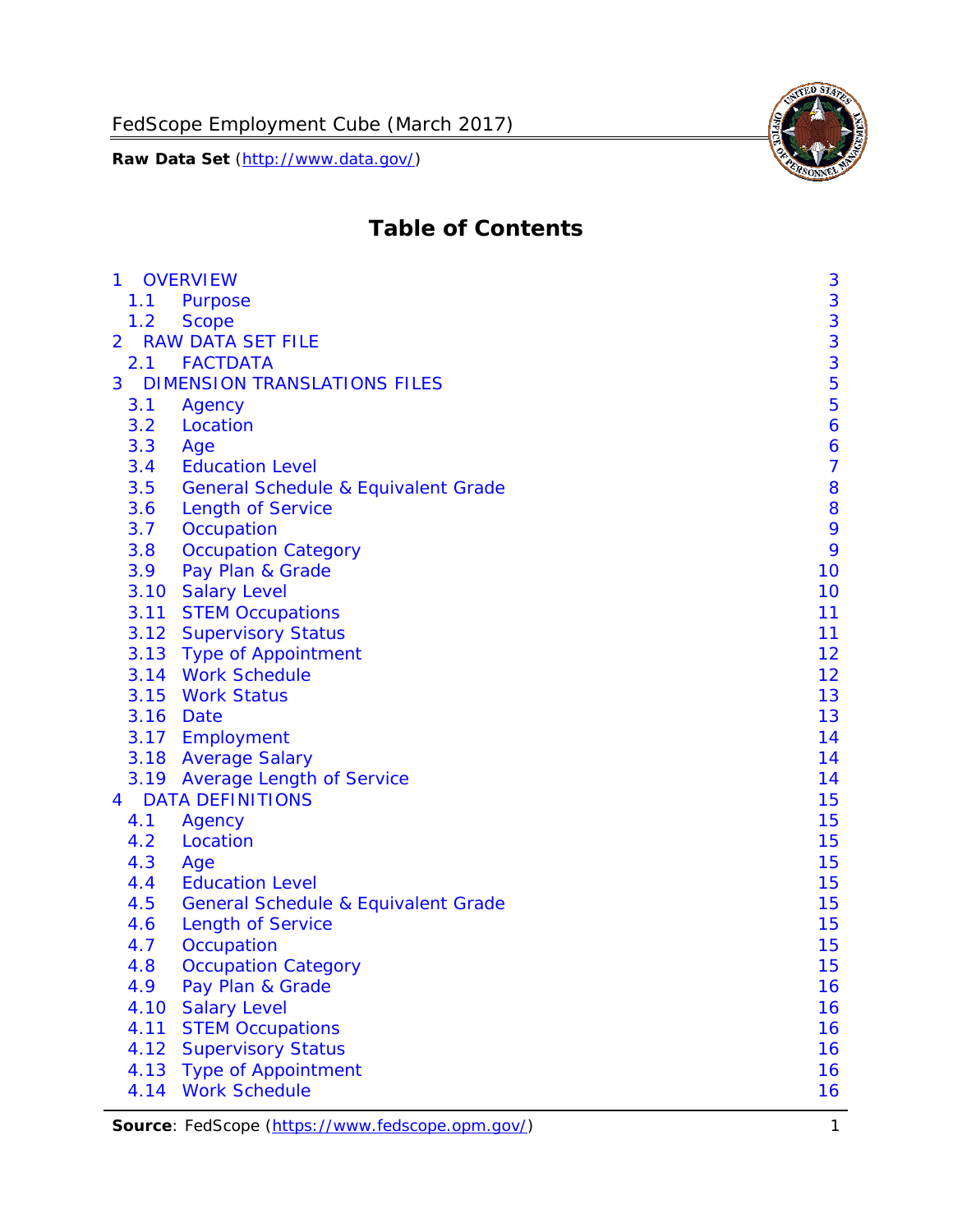FedScope Employment Cube (March 2017)

**Raw Data Set** (http://www.data.gov/)

|     | 4.15 Work Status                                    | 16 |
|-----|-----------------------------------------------------|----|
|     | 4.16 Date                                           | 16 |
|     | 4.17 Employment                                     | 17 |
|     | 4.18 Average Salary                                 | 17 |
|     | 4.19 Average Length of Service                      | 17 |
|     | 5 APPENDIX                                          | 18 |
| 5.1 | SAS Program to Read Raw Data Sets for Data Analysis | 18 |
| 5.2 | <b>FedScope General Public Web Site</b>             | 18 |

# **Listing of Tables**

| Table 2.1: FACTDATA.TXT Record Layout   | 4  |
|-----------------------------------------|----|
| Table 3.1: DTagy.txt Record Layout      | 5  |
| Table 3.2: DTloc.txt Record Layout      | 6  |
| Table 3.3: DTagelvl.txt Record Layout   | 6  |
| Table 3.4: DTedlvl.txt Record Layout    | 7  |
| Table 3.5: DTgsegrd.txt Record Layout   | 8  |
| Table 3.6: DTIoslyl.txt Record Layout   | 8  |
| Table 3.7: DTocc.txt Record Layout      | 9  |
| Table 3.8: DTpatco.txt Record Layout    | 9  |
| Table 3.9: DTppgrd.txt Record Layout    | 10 |
| Table 3.10: DTsallvl.txt Record Layout  | 10 |
| Table 3.11: DTstemocc.txt Record Layout | 11 |
| Table 3.12: DTsuper.txt Record Layout   | 11 |
| Table 3.13: DTtoa.txt Record Layout     | 12 |
| Table 3.14: DTwrksch.txt Record Layout  | 12 |
| Table 3.15: DTwkstat.txt Record Layout  | 13 |
| Table 3.16: DTdate.txt Record Layout    | 13 |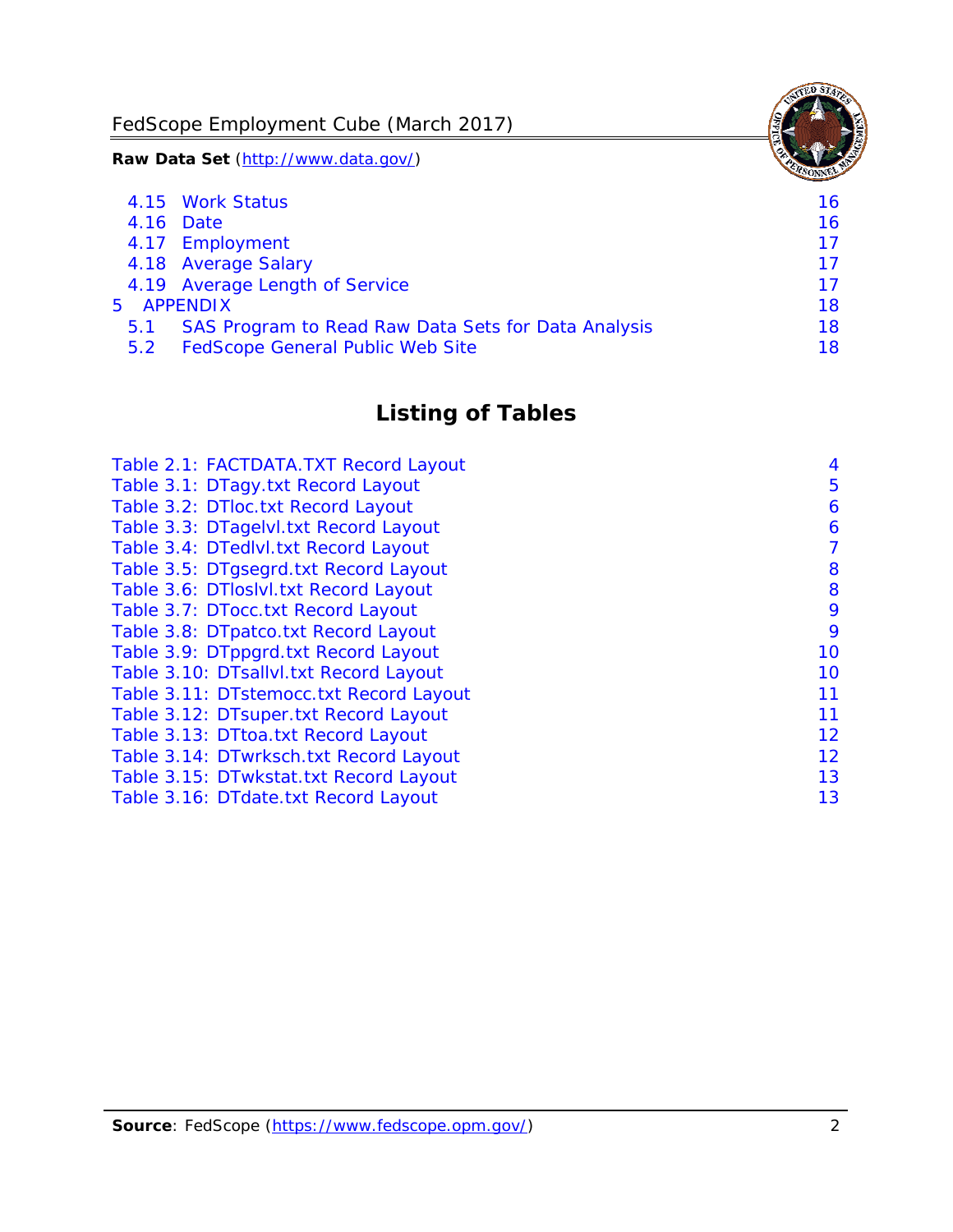

# <span id="page-3-0"></span>**1 OVERVIEW**

#### *1.1 Purpose*

<span id="page-3-1"></span>The purpose of this raw data set is to increase public access to high value, machine readable datasets generated by the U.S. Office of Personnel Management. The FedScope Employment Cube data sets are available via [Data.gov](http://www.data.gov/).

#### <span id="page-3-2"></span>*1.2 Scope*

The scope of this raw data set includes data elements used in the creation of the FedScope Employment Cube [\(https://www.fedscope.opm.gov/\)](https://www.fedscope.opm.gov/). **NOTE**: Starting in FY 2010, the OPM Statistical Data Mart (SDM) is the source for all FedScope data. The SDM is processed data from the Enterprise Human Resources Integration (EHRI) data warehouse. Data is processed on a quarterly basis (i.e. March, June, September and December).

# <span id="page-3-3"></span>**2 RAW DATA SET FILE**

# <span id="page-3-4"></span>*2.1 FACTDATA*

This "**delimited**" (comma separated value (**CSV**)) raw data set provides employee population data as of March 2017. Each column value is separated by a "**comma**" from the next column's value and each row starts a new record. Each record contains 20 data elements. The record layout for FACTDATA.TXT is depicted in **Table 2.1** below: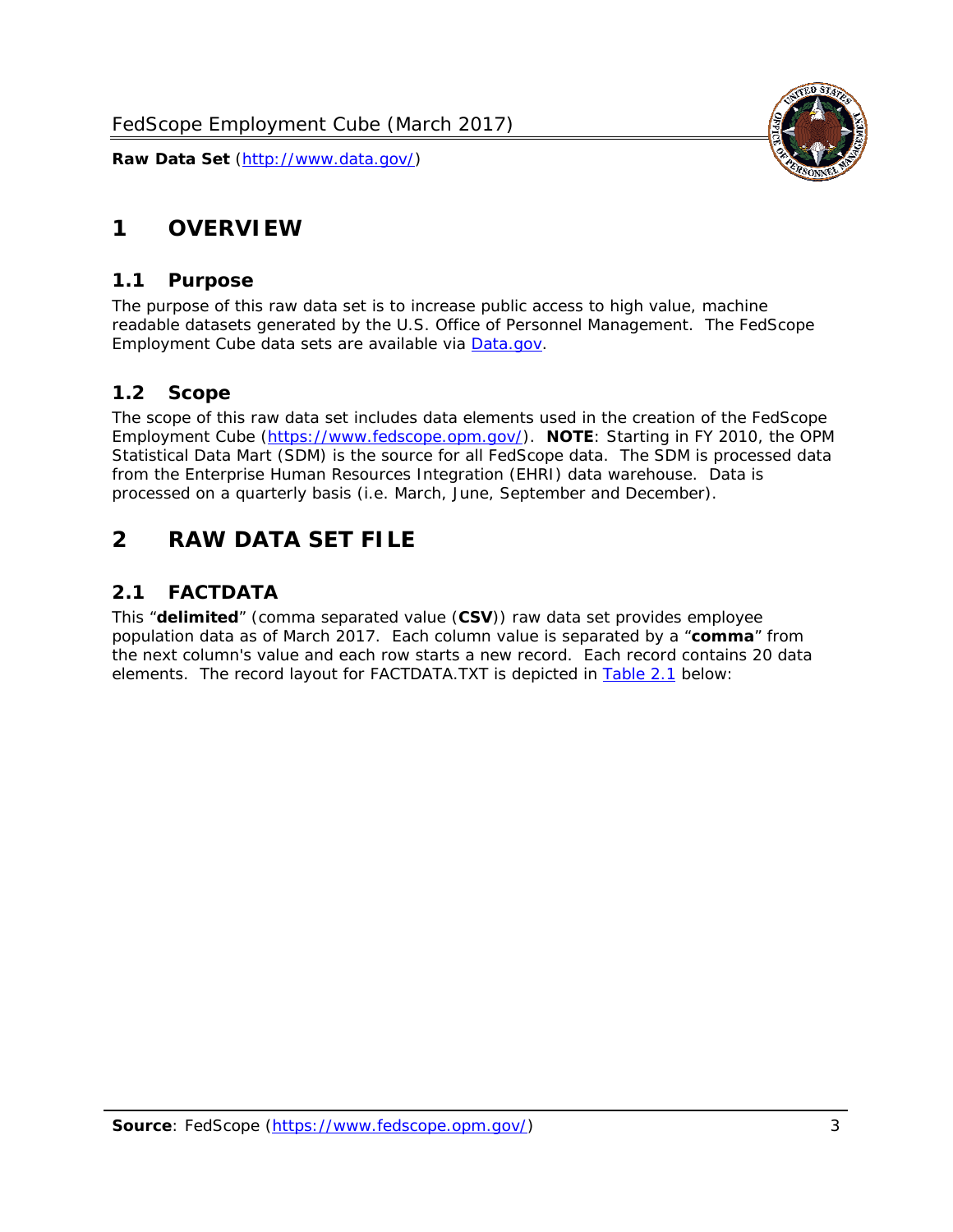

<span id="page-4-1"></span><span id="page-4-0"></span>

| <b>Data</b><br><b>Column</b> | <b>DATA ELEMENT NAME</b>            | <b>CSV</b><br><b>Column</b><br><b>Name</b> | <b>CSV</b><br><b>Column</b><br><b>Format</b> |
|------------------------------|-------------------------------------|--------------------------------------------|----------------------------------------------|
| 1                            | Agency                              | <b>AGYSUB</b>                              | <b>TEXT</b>                                  |
| $\overline{2}$               | Location                            | <b>LOC</b>                                 | <b>TEXT</b>                                  |
| 3                            | Age                                 | <b>AGELVL</b>                              | <b>TEXT</b>                                  |
| 4                            | <b>Education Level</b>              | <b>EDLVL</b>                               | <b>TEXT</b>                                  |
| 5                            | General Schedule & Equivalent Grade | <b>GSEGRD</b>                              | <b>TEXT</b>                                  |
| 6                            | Length of Service                   | <b>LOSLVL</b>                              | <b>TEXT</b>                                  |
| 7                            | Occupation                          | <b>OCC</b>                                 | <b>TEXT</b>                                  |
| 8                            | <b>Occupation Category</b>          | <b>PATCO</b>                               | <b>TEXT</b>                                  |
| 9                            | Pay Plan & Grade                    | <b>PPGRD</b>                               | <b>TEXT</b>                                  |
| 10                           | Salary Level                        | <b>SALLVL</b>                              | <b>TEXT</b>                                  |
| 11                           | <b>STEM Occupations</b>             | <b>STEMOCC</b>                             | <b>TEXT</b>                                  |
| 12                           | <b>Supervisory Status</b>           | <b>SUPERVIS</b>                            | <b>TEXT</b>                                  |
| 13                           | Type of Appointment                 | <b>TOA</b>                                 | <b>TEXT</b>                                  |
| 14                           | Work Schedule                       | <b>WORKSCH</b>                             | <b>TEXT</b>                                  |
| 15                           | <b>Work Status</b>                  | WORKSTAT                                   | TEXT                                         |
| 16                           | Date (e.g. 201703)                  | <b>DATECODE</b>                            | <b>TEXT</b>                                  |
| 17                           | Employment                          | <b>EMPLOYMENT</b>                          | <b>NUMERIC</b>                               |
| 18                           | Average Salary                      | <b>SALARY</b>                              | <b>NUMERIC</b>                               |
| 19                           | Average Length of Service           | LOS                                        | <b>NUMERIC</b>                               |
|                              | <b>Total Records: 2,087,715</b>     |                                            |                                              |

#### **Table 2.1: FACTDATA.TXT Record Layout**

**NOTE**: If importing this table (data set) into Excel, change the "column data format" for columns 1-17 from "General" to "Text". Columns 18-20 can be imported as "General" data format. In Excel, the "General" data format converts numeric values to numbers. Columns 1-17 are TEXT fields; Columns 18-20 are NUMERIC fields.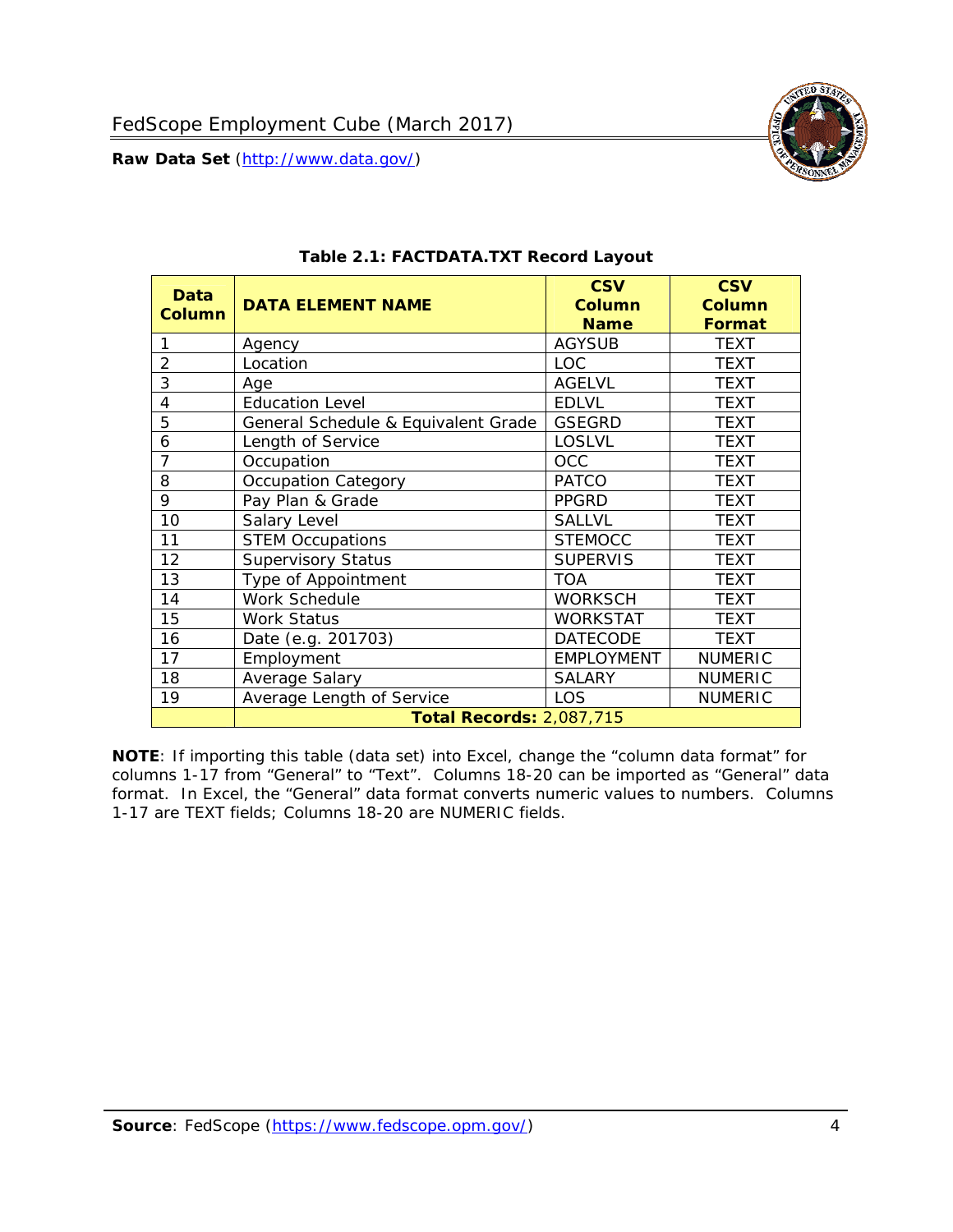

# <span id="page-5-0"></span>**3 DIMENSION TRANSLATIONS FILES**

#### <span id="page-5-1"></span>*3.1 Agency*

<span id="page-5-3"></span><span id="page-5-2"></span>This "**delimited**" (comma separated value (**CSV**)) data file provides translations for the agency data element contained in the employee population data file (FACTDATA.TXT). See [Table 2.1.](#page-4-1) Each column value is separated by a "**comma**" from the next column's value and each row starts a new record. Each record contains 6 data elements. The record layout for DTagy.txt is depicted in **Table 3.1** below:

| Data<br><b>Column</b>     | <b>DATA ELEMENT NAME</b>       | <b>CSV</b><br><b>Column</b><br><b>Name</b> | <b>CSV</b><br>Column<br><b>Format</b> |
|---------------------------|--------------------------------|--------------------------------------------|---------------------------------------|
|                           | Agency Type                    | <b>AGYTYP</b>                              | <b>TEXT</b>                           |
| 2                         | <b>Agency Type Translation</b> | <b>AGYTYPT</b>                             | <b>TEXT</b>                           |
| 3                         | Agency                         | AGY                                        | <b>TEXT</b>                           |
|                           | <b>Agency Translation</b>      | <b>AGYT</b>                                | <b>TEXT</b>                           |
| -5                        | Agency Sub element             | <b>AGYSUB</b>                              | <b>TEXT</b>                           |
|                           | Agency Sub element Translation | <b>AGYSUBT</b>                             | <b>TEXT</b>                           |
| <b>Total Records: 531</b> |                                |                                            |                                       |

#### **Table 3.1: DTagy.txt Record Layout**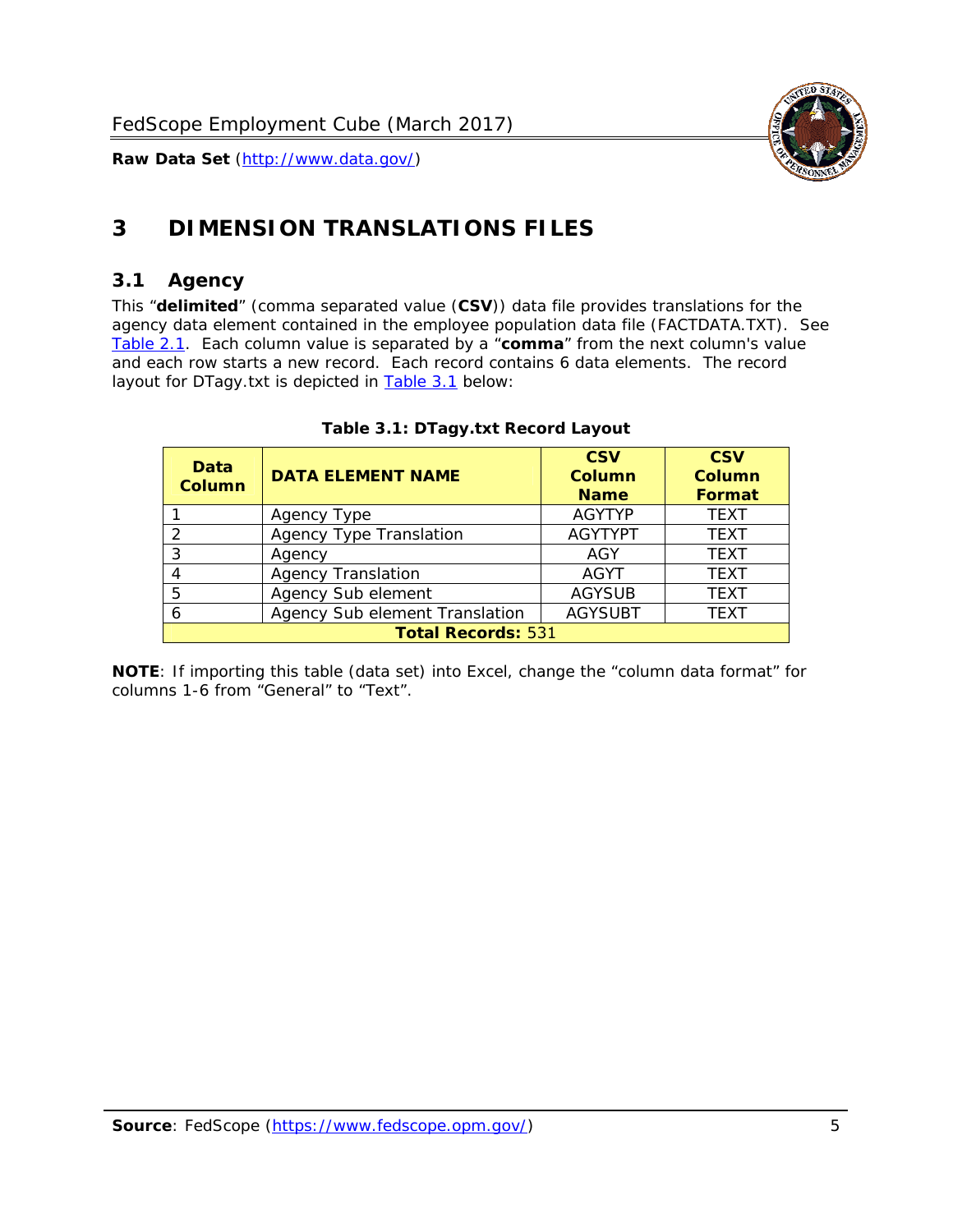

## <span id="page-6-0"></span>*3.2 Location*

<span id="page-6-4"></span><span id="page-6-2"></span>This "**delimited**" (comma separated value (**CSV**)) data file provides translations for the location data element contained in the employee population data file (FACTDATA.TXT). See [Table 2.1.](#page-4-1) Each column value is separated by a "**comma**" from the next column's value and each row starts a new record. Each record contains 4 data elements. The record layout for DTloc.txt is depicted in [Table 3.2](#page-6-4) below:

| Data<br><b>Column</b>     | <b>DATA ELEMENT NAME</b>         | <b>CSV</b><br><b>Column</b><br><b>Name</b> | <b>CSV</b><br><b>Column</b><br><b>Format</b> |
|---------------------------|----------------------------------|--------------------------------------------|----------------------------------------------|
|                           | Location Type                    | <b>LOCTYP</b>                              | <b>TEXT</b>                                  |
|                           | Location Type Translation        | <b>LOCTYPT</b>                             | <b>TEXT</b>                                  |
|                           | State/Country                    | <b>LOC</b>                                 | <b>TEXT</b>                                  |
|                           | <b>State/Country Translation</b> | LOCT                                       | <b>TFXT</b>                                  |
| <b>Total Records: 227</b> |                                  |                                            |                                              |

#### **Table 3.2: DTloc.txt Record Layout**

**NOTE**: If importing this table (data set) into Excel, change the "column data format" for columns 1-4 from "General" to "Text".

#### <span id="page-6-1"></span>*3.3 Age*

<span id="page-6-5"></span><span id="page-6-3"></span>This "**delimited**" (comma separated value (**CSV**)) data file provides translations for the age data element contained in the employee population data file (FACTDATA.TXT). See [Table](#page-4-1) [2.1](#page-4-1). Each column value is separated by a "**comma**" from the next column's value and each row starts a new record. Each record contains 2 data elements. The record layout for DTagelvl.txt is depicted in **[Table 3.3](#page-6-5)** below:

| Data<br><b>Column</b>    | <b>DATA ELEMENT NAME</b> | <b>CSV</b><br>Column<br><b>Name</b> | <b>CSV</b><br>Column<br>Format |
|--------------------------|--------------------------|-------------------------------------|--------------------------------|
|                          | Aae                      | AGFI VI                             | TFXT                           |
|                          | Age Translation          | AGFI VI T                           | TFXT                           |
| <b>Total Records: 12</b> |                          |                                     |                                |

#### **Table 3.3: DTagelvl.txt Record Layout**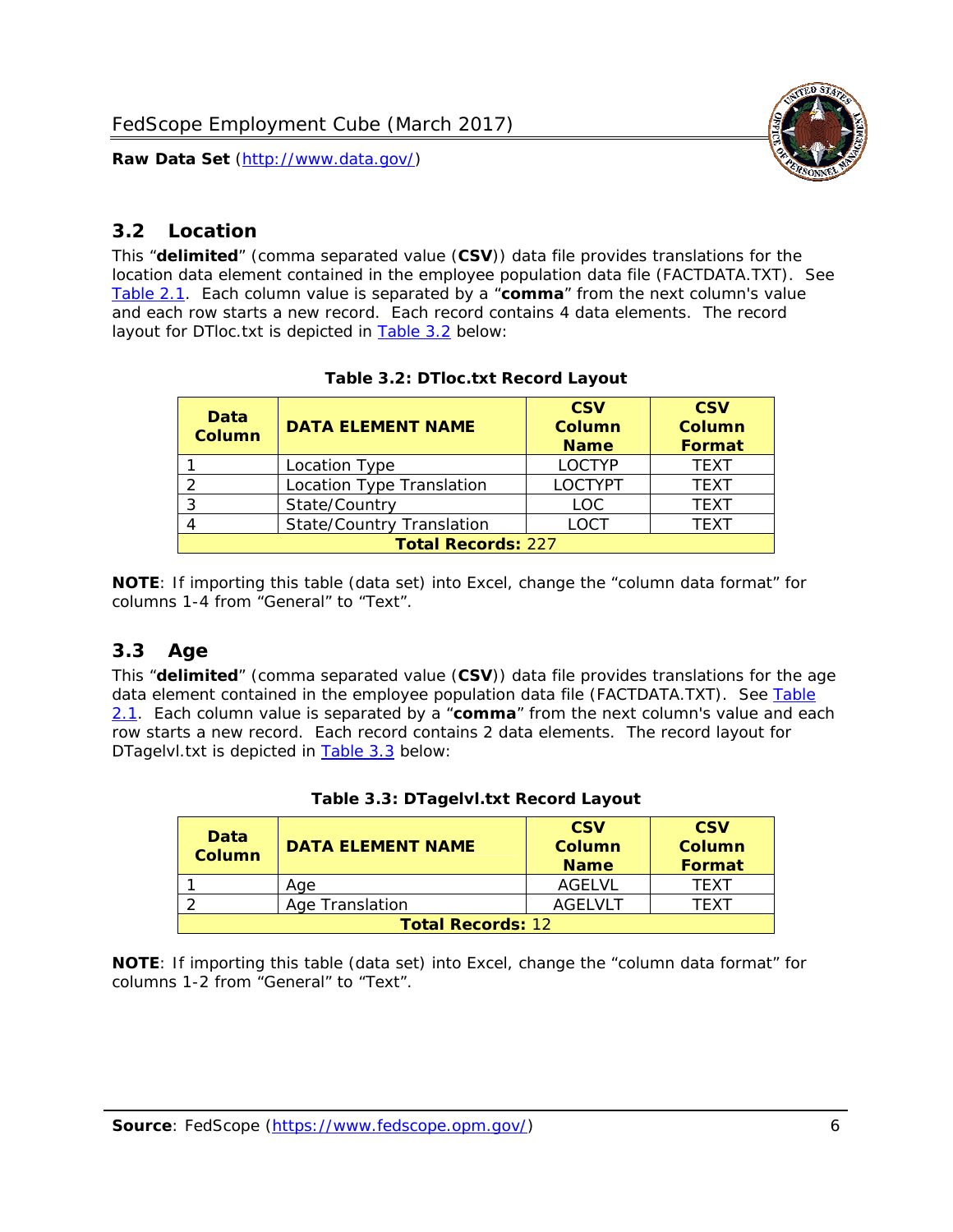

## <span id="page-7-0"></span>*3.4 Education Level*

<span id="page-7-2"></span><span id="page-7-1"></span>This "**delimited**" (comma separated value (**CSV**)) data file provides translations for the education level data element contained in the employee population data file (FACTDATA.TXT). See [Table 2.1](#page-4-1). Each column value is separated by a "**comma**" from the next column's value and each row starts a new record. Each record contains 4 data elements. The record layout for DTedlvl.txt is depicted in [Table 3.4](#page-7-2) below:

| Data<br><b>Column</b>    | <b>DATA ELEMENT NAME</b>                | <b>CSV</b><br><b>Column</b><br><b>Name</b> | <b>CSV</b><br><b>Column</b><br><b>Format</b> |
|--------------------------|-----------------------------------------|--------------------------------------------|----------------------------------------------|
|                          | <b>Education Level Type</b>             | <b>EDLVLTYP</b>                            | <b>TEXT</b>                                  |
|                          | <b>Education Level Type Translation</b> | <b>EDLVLTYPT</b>                           | <b>TEXT</b>                                  |
|                          | <b>Education Level</b>                  | <b>EDLVL</b>                               | <b>TEXT</b>                                  |
|                          | <b>Education Level Translation</b>      | <b>EDLVLT</b>                              | <b>TEXT</b>                                  |
| <b>Total Records: 24</b> |                                         |                                            |                                              |

#### **Table 3.4: DTedlvl.txt Record Layout**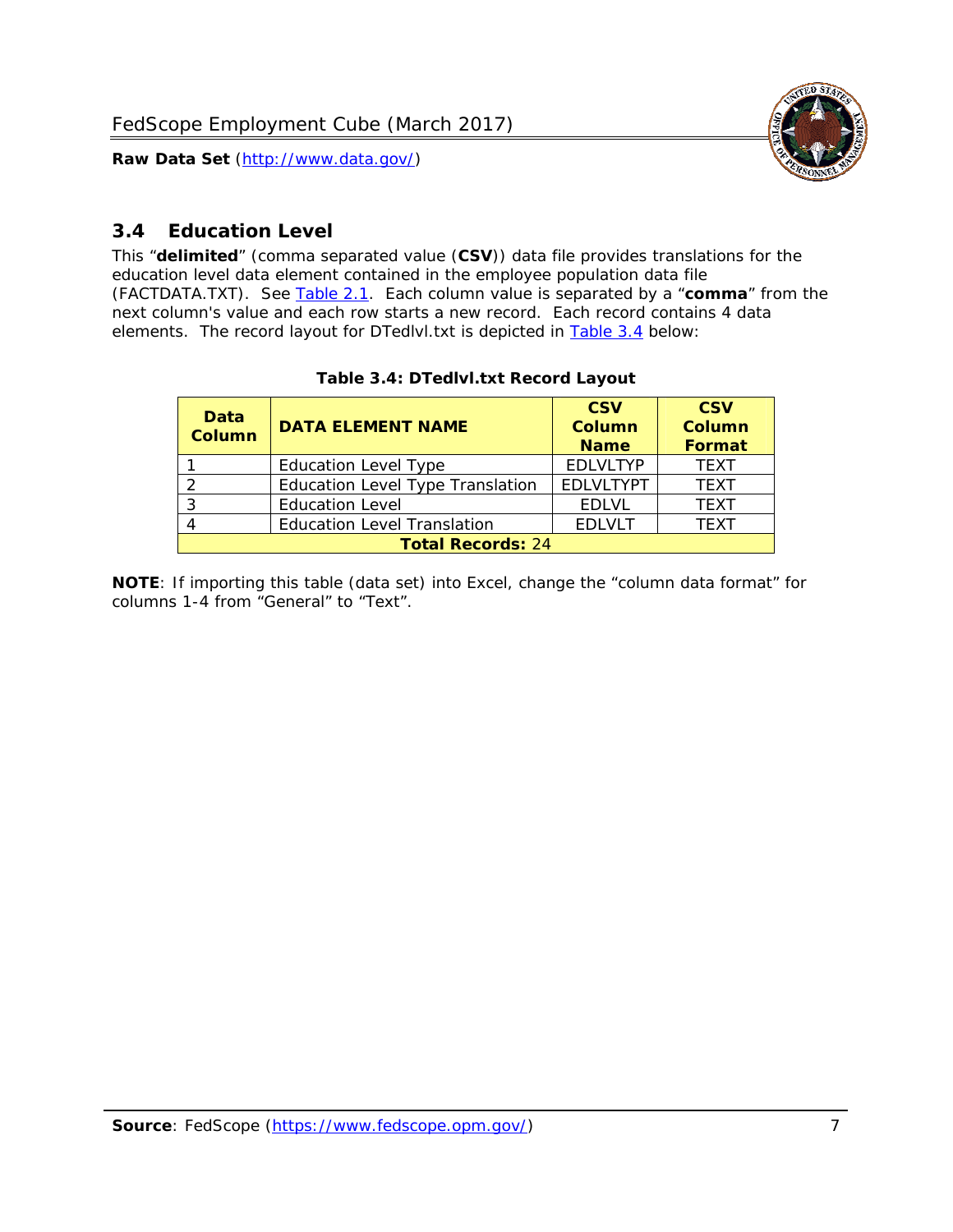

## <span id="page-8-0"></span>*3.5 General Schedule & Equivalent Grade*

This "**delimited**" (comma separated value (**CSV**)) data file provides translations for the general schedule & equivalent grade data element contained in the employee population data file (FACTDATA.TXT). See [Table 2.1](#page-4-1). Each column value is separated by a "**comma**" from the next column's value and each row starts a new record. Each record contains 1 data element. The record layout for DTgsegrd.txt is depicted in [Table 3.5](#page-8-4) below:

#### **Table 3.5: DTgsegrd.txt Record Layout**

<span id="page-8-4"></span><span id="page-8-2"></span>

| Data<br>Column           | DATA FI FMFNT NAMF                  | <b>CSV</b><br>Column<br><b>Name</b> | <b>CSV</b><br>Column<br>Format |
|--------------------------|-------------------------------------|-------------------------------------|--------------------------------|
|                          | General Schedule & Equivalent Grade | GSEGRD                              | TFXT                           |
| <b>Total Records: 17</b> |                                     |                                     |                                |

**NOTE**: If importing this table (data set) into Excel, change the "column data format" for column 1-from "General" to "Text".

#### <span id="page-8-1"></span>*3.6 Length of Service*

<span id="page-8-5"></span>This "**delimited**" (comma separated value (**CSV**)) data file provides translations for the length of service data element contained in the employee population data file (FACTDATA.TXT). See [Table 2.1](#page-4-1). Each column value is separated by a "**comma**" from the next column's value and each row starts a new record. Each record contains 2 data elements. The record layout for DTloslvl.txt is depicted in [Table 3.6](#page-8-5) below:

<span id="page-8-3"></span>

| Data<br><b>Column</b>    | <b>DATA ELEMENT NAME</b>      | <b>CSV</b><br><b>Column</b><br><b>Name</b> | <b>CSV</b><br>Column<br>Format |  |
|--------------------------|-------------------------------|--------------------------------------------|--------------------------------|--|
|                          | Length of Service             | LOSLVL                                     | TFXT                           |  |
|                          | Length of Service Translation | LOSI VLT                                   | TFXT                           |  |
| <b>Total Records: 11</b> |                               |                                            |                                |  |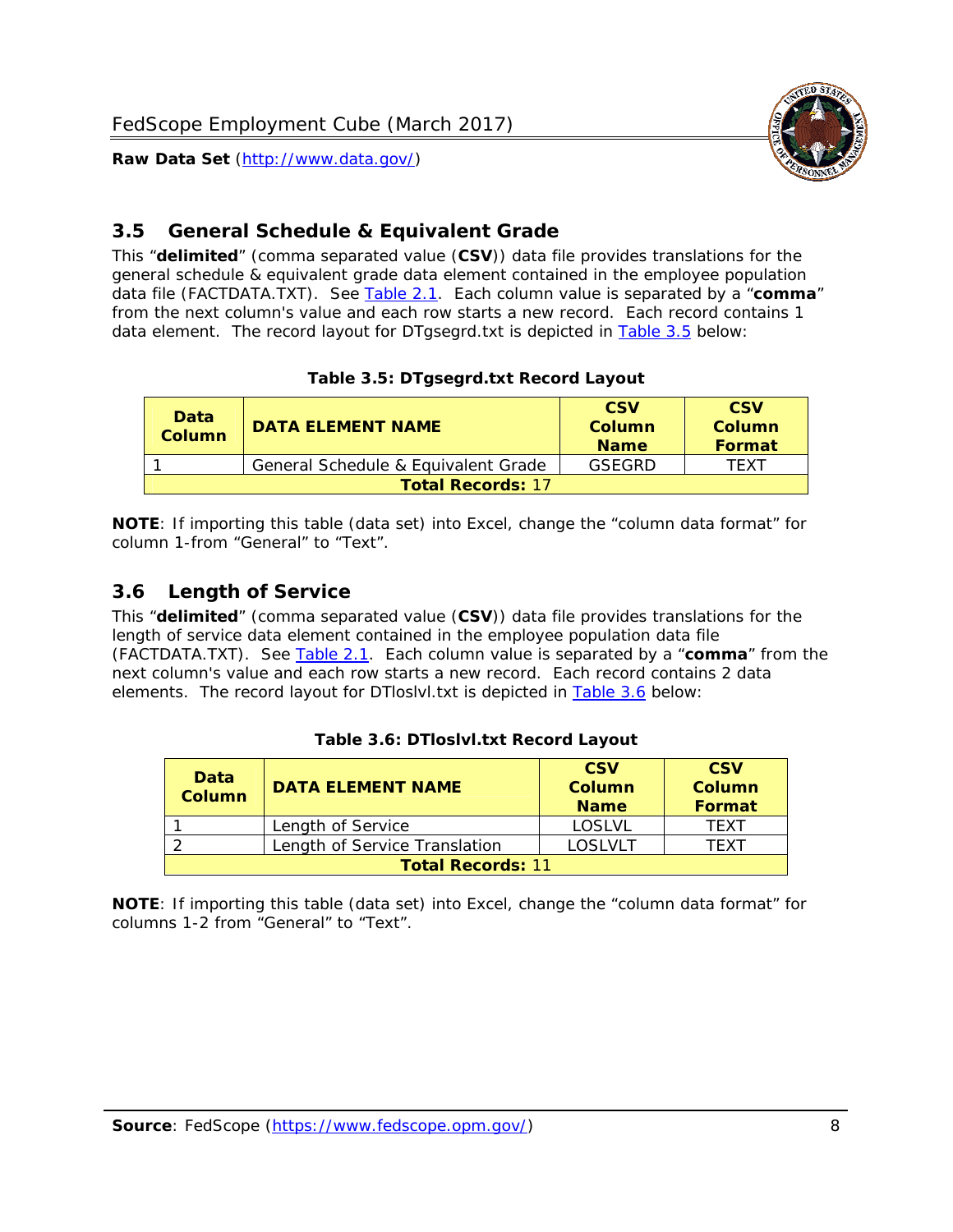

#### <span id="page-9-0"></span>*3.7 Occupation*

<span id="page-9-4"></span>This "**delimited**" (comma separated value (**CSV**)) data file provides translations for the occupation data element contained in the employee population data file (FACTDATA.TXT). See [Table 2.1](#page-4-1). Each column value is separated by a "**comma**" from the next column's value and each row starts a new record. Each record contains 6 data elements. The record layout for DTocc.txt is depicted in [Table 3.7](#page-9-4) below:

<span id="page-9-2"></span>

| Data<br><b>Column</b>     | <b>DATA ELEMENT NAME</b>             | <b>CSV</b><br>Column<br><b>Name</b> | <b>CSV</b><br><b>Column</b><br><b>Format</b> |
|---------------------------|--------------------------------------|-------------------------------------|----------------------------------------------|
|                           | Occupation Type                      | <b>OCCTYP</b>                       | <b>TEXT</b>                                  |
|                           | Occupation Type Translation          | <b>OCCTYPT</b>                      | <b>TEXT</b>                                  |
| 3                         | <b>Occupation Family</b>             | <b>OCCFAM</b>                       | <b>TEXT</b>                                  |
|                           | <b>Occupation Family Translation</b> | <b>OCCFAMT</b>                      | <b>TEXT</b>                                  |
| 5                         | Occupation                           | <b>OCC</b>                          | <b>TEXT</b>                                  |
|                           | <b>Occupation Translation</b>        | <b>OCCT</b>                         | <b>TEXT</b>                                  |
| <b>Total Records: 683</b> |                                      |                                     |                                              |

#### **Table 3.7: DTocc.txt Record Layout**

**NOTE**: If importing this table (data set) into Excel, change the "column data format" for columns 1-6 from "General" to "Text".

#### <span id="page-9-1"></span>*3.8 Occupation Category*

<span id="page-9-5"></span>This "**delimited**" (comma separated value (**CSV**)) data file provides translations for the occupation category data element contained in the employee population data file (FACTDATA.TXT). See [Table 2.1](#page-4-1). Each column value is separated by a "**comma**" from the next column's value and each row starts a new record. Each record contains 2 data elements. The record layout for DTpatco.txt is depicted in [Table 3.8](#page-9-5) below:

<span id="page-9-3"></span>

| Data<br><b>Column</b>   | <b>DATA ELEMENT NAME</b>        | <b>CSV</b><br>Column<br><b>Name</b> | <b>CSV</b><br>Column<br>Format |  |
|-------------------------|---------------------------------|-------------------------------------|--------------------------------|--|
|                         | <b>Occupation Category</b>      | <b>PATCO</b>                        | <b>TFXT</b>                    |  |
|                         | Occupation Category Translation | <b>PATCOT</b>                       | TFXT                           |  |
| <b>Total Records: 7</b> |                                 |                                     |                                |  |

| Table 3.8: DTpatco.txt Record Layout |  |
|--------------------------------------|--|
|--------------------------------------|--|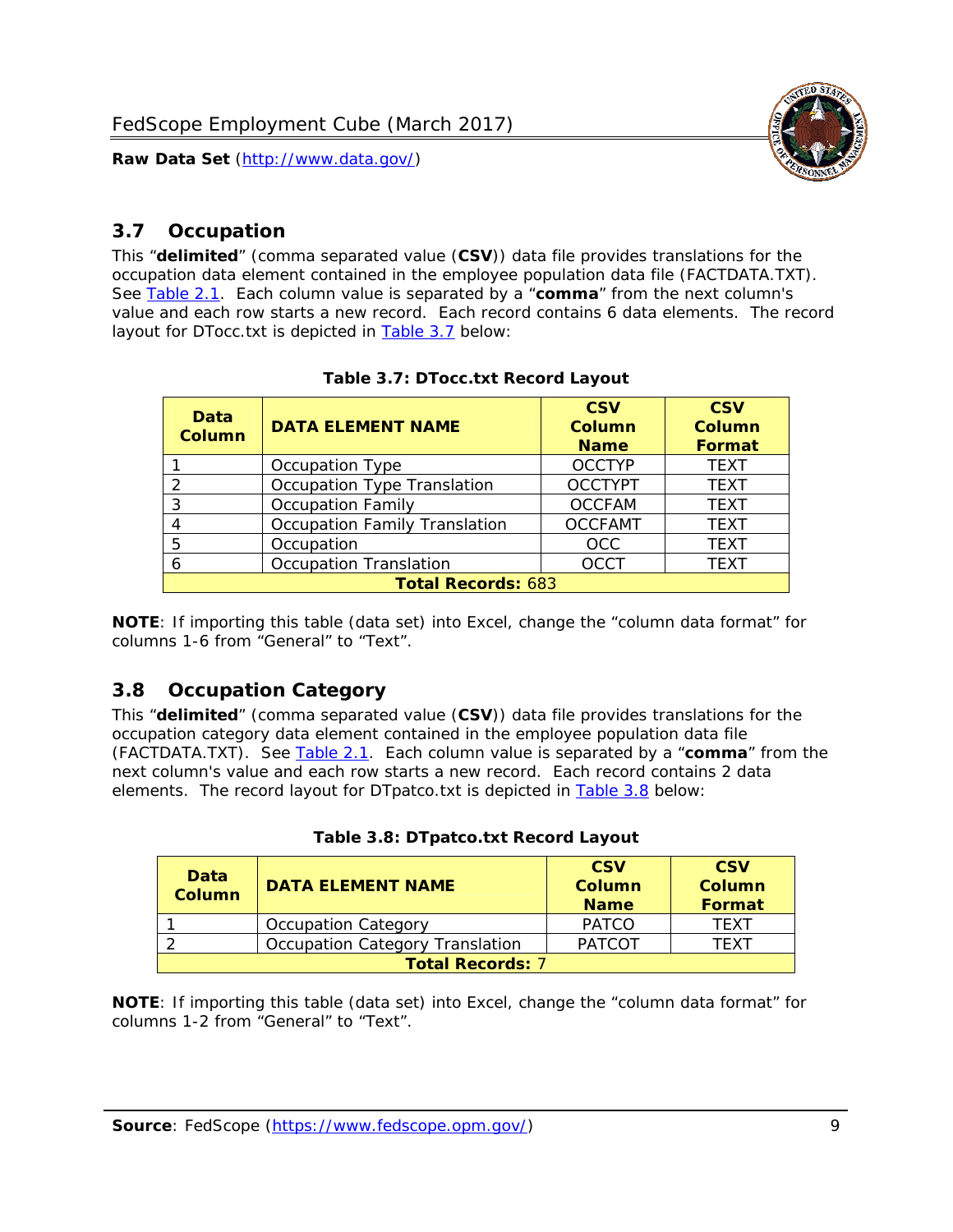

## <span id="page-10-0"></span>*3.9 Pay Plan & Grade*

<span id="page-10-4"></span>This "**delimited**" (comma separated value (**CSV**)) data file provides translations for the pay plan & grade data element contained in the employee population data file (FACTDATA.TXT). See [Table 2.1](#page-4-1). Each column value is separated by a "**comma**" from the next column's value and each row starts a new record. Each record contains 7 data elements. The record layout for DTppgrd.txt is depicted in **Table 3.9** below:

<span id="page-10-2"></span>

| Data<br><b>Column</b>       | <b>DATA ELEMENT NAME</b>   | <b>CSV</b><br>Column<br><b>Name</b> | <b>CSV</b><br>Column<br><b>Format</b> |  |
|-----------------------------|----------------------------|-------------------------------------|---------------------------------------|--|
|                             | Pay Plan Type              | <b>PPTYP</b>                        | <b>TEXT</b>                           |  |
| $\mathcal{P}$               | Pay Plan Type Translation  | <b>PPTYPT</b>                       | <b>TEXT</b>                           |  |
| 3                           | Pay Plan Group             | <b>PPGROUP</b>                      | <b>TEXT</b>                           |  |
|                             | Pay Plan Group Translation | <b>PPGROUPT</b>                     | <b>TEXT</b>                           |  |
| 5                           | Pay Plan                   | <b>PAYPLAN</b>                      | <b>TEXT</b>                           |  |
| 6                           | Pay Plan Translation       | <b>PAYPLANT</b>                     | <b>TEXT</b>                           |  |
|                             | Pay Plan & Grade           | <b>PPGRD</b>                        | <b>TEXT</b>                           |  |
| <b>Total Records: 1,008</b> |                            |                                     |                                       |  |

#### **Table 3.9: DTppgrd.txt Record Layout**

**NOTE**: If importing this table (data set) into Excel, change the "column data format" for columns 1-7 from "General" to "Text".

# <span id="page-10-1"></span>*3.10 Salary Level*

<span id="page-10-5"></span><span id="page-10-3"></span>This "**delimited**" (comma separated value (**CSV**)) data file provides translations for the salary level data element contained in the employee population data file (FACTDATA.TXT). See [Table 2.1](#page-4-1). Each column value is separated by a "**comma**" from the next column's value and each row starts a new record. Each record contains 2 data elements. The record layout for DTsallvl.txt is depicted in [Table 3.10](#page-10-5) below:

| <b>Data</b><br>Column    | <b>DATA ELEMENT NAME</b>        | <b>CSV</b><br>Column<br><b>Name</b> | <b>CSV</b><br>Column<br><b>Format</b> |
|--------------------------|---------------------------------|-------------------------------------|---------------------------------------|
|                          | Salary Level                    | <b>SALLVL</b>                       | TFXT                                  |
|                          | <b>Salary Level Translation</b> | SAI I VI T                          | TEXT                                  |
| <b>Total Records: 19</b> |                                 |                                     |                                       |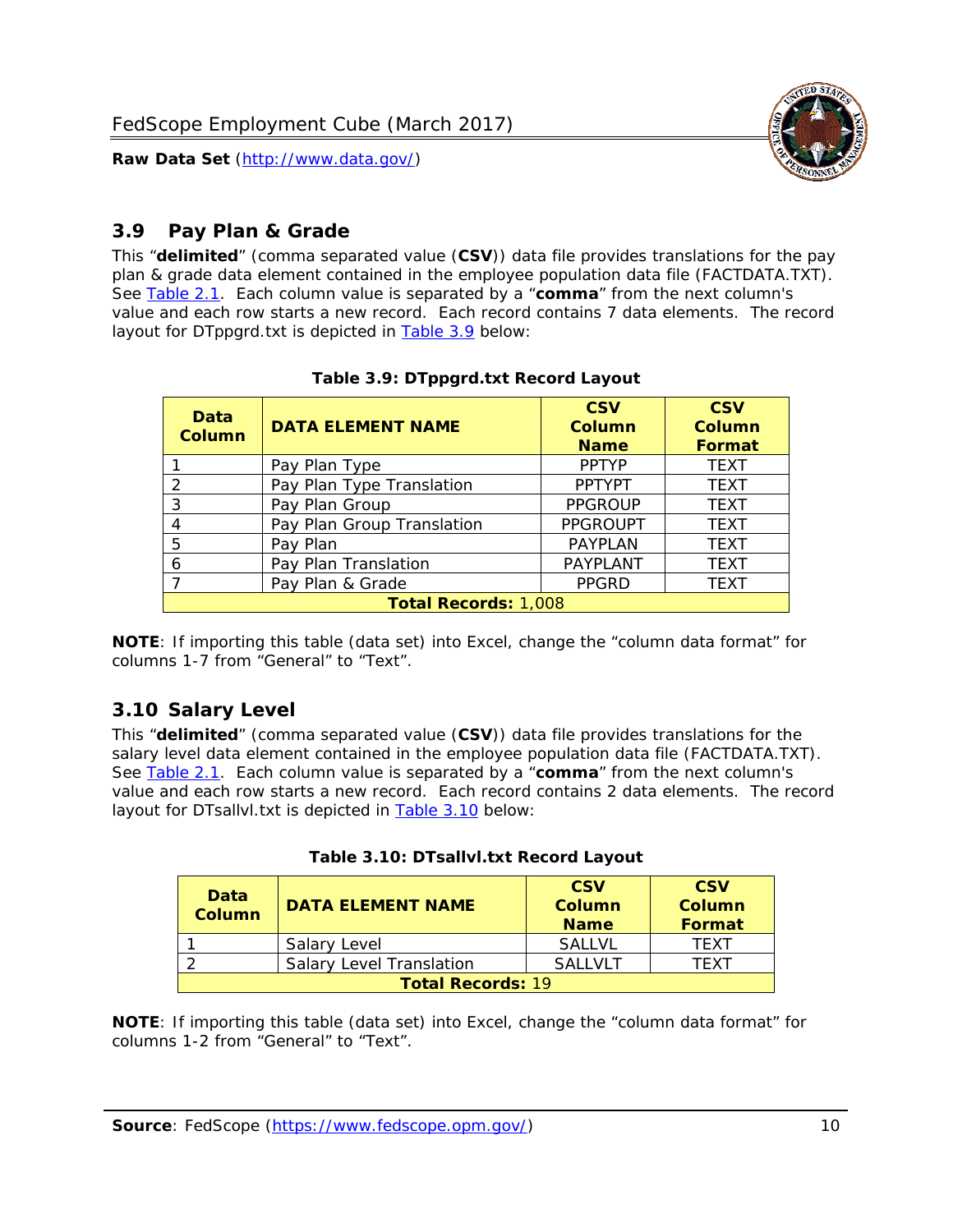

#### <span id="page-11-0"></span>*3.11 STEM Occupations*

<span id="page-11-4"></span>This "**delimited**" (comma separated value (**CSV**)) data file provides translations for the STEM occupations data element contained in the employee population data file (FACTDATA.TXT). See [Table 2.1](#page-4-1). Each column value is separated by a "**comma**" from the next column's value and each row starts a new record. Each record contains 6 data elements. The record layout for DTstemocc.txt is depicted in [Table 3.11](#page-11-4) below:

<span id="page-11-2"></span>

| <b>Data</b><br><b>Column</b> | <b>DATA ELEMENT NAME</b>                     | <b>CSV</b><br><b>Column</b><br><b>Name</b> | <b>CSV</b><br><b>Column</b><br>Format |  |
|------------------------------|----------------------------------------------|--------------------------------------------|---------------------------------------|--|
|                              | <b>STEM Occupation Aggregate</b>             | <b>STEMAGG</b>                             | <b>TEXT</b>                           |  |
|                              | <b>STEM Occupation Aggregate Translation</b> | <b>STEMAGGT</b>                            | <b>TEXT</b>                           |  |
| 3                            | <b>STEM Occupation Type</b>                  | <b>STEMTYP</b>                             | <b>TFXT</b>                           |  |
|                              | <b>STEM Occupation Type Translation</b>      | <b>STEMTYPT</b>                            | <b>TEXT</b>                           |  |
| 5                            | <b>STEM Occupation</b>                       | <b>STEMOCC</b>                             | <b>TEXT</b>                           |  |
|                              | <b>STEM Occupation Translation</b>           | <b>STEMOCCT</b>                            | <b>TEXT</b>                           |  |
| <b>Total Records: 69</b>     |                                              |                                            |                                       |  |

#### **Table 3.11: DTstemocc.txt Record Layout**

**NOTE**: If importing this table (data set) into Excel, change the "column data format" for columns 1-6 from "General" to "Text".

# <span id="page-11-1"></span>*3.12 Supervisory Status*

This "**delimited**" (comma separated value (**CSV**)) data file provides translations for the supervisory status data element contained in the employee population data file (FACTDATA.TXT). See [Table 2.1](#page-4-1). Each column value is separated by a "**comma**" from the next column's value and each row starts a new record. Each record contains 4 data elements. The record layout for DTsuper.txt is depicted in [Table 3.12](#page-11-5) below:

<span id="page-11-5"></span><span id="page-11-3"></span>

| Data<br><b>Column</b>   | <b>DATA ELEMENT NAME</b>              | <b>CSV</b><br>Column<br><b>Name</b> | <b>CSV</b><br><b>Column</b><br>Format |  |
|-------------------------|---------------------------------------|-------------------------------------|---------------------------------------|--|
|                         | <b>Supervisory Status Type</b>        | <b>SUPERTYP</b>                     | <b>TEXT</b>                           |  |
|                         | Supervisory Status Type Translation   | <b>SUPERTYPT</b>                    | <b>TEXT</b>                           |  |
|                         | <b>Supervisory Status</b>             | <b>SUPERVIS</b>                     | <b>TEXT</b>                           |  |
|                         | <b>Supervisory Status Translation</b> | <b>SUPERVIST</b>                    | <b>TEXT</b>                           |  |
| <b>Total Records: 7</b> |                                       |                                     |                                       |  |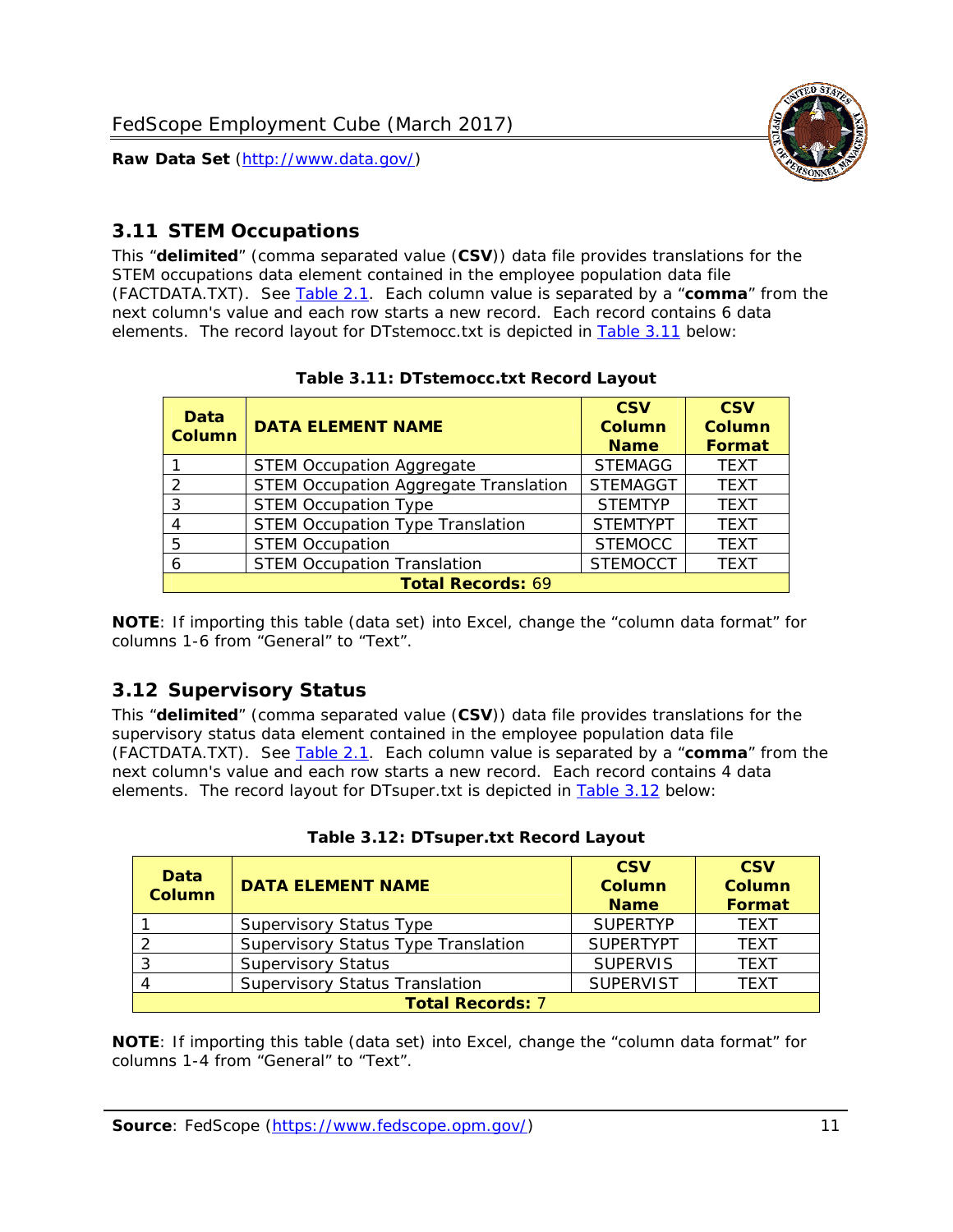

# <span id="page-12-0"></span>*3.13 Type of Appointment*

This "**delimited**" (comma separated value (**CSV**)) data file provides translations for the type of appointment data element contained in the employee population data file (FACTDATA.TXT). See [Table 2.1](#page-4-1). Each column value is separated by a "**comma**" from the next column's value and each row starts a new record. Each record contains 4 data elements. The record layout for DTtoa.txt is depicted in [Table 3.13](#page-12-4) below:

<span id="page-12-4"></span><span id="page-12-2"></span>

| Data<br><b>Column</b>    | <b>DATA ELEMENT NAME</b>             | <b>CSV</b><br><b>Column</b><br><b>Name</b> | <b>CSV</b><br><b>Column</b><br>Format |  |
|--------------------------|--------------------------------------|--------------------------------------------|---------------------------------------|--|
|                          | Type of Appointment Type             | <b>TOATYP</b>                              | <b>TEXT</b>                           |  |
|                          | Type of Appointment Type Translation | <b>TOATYPT</b>                             | <b>TEXT</b>                           |  |
|                          | Type of Appointment                  | TOA                                        | <b>TEXT</b>                           |  |
|                          | Type of Appointment Translation      | TOAT                                       | <b>TFXT</b>                           |  |
| <b>Total Records: 21</b> |                                      |                                            |                                       |  |

#### **Table 3.13: DTtoa.txt Record Layout**

**NOTE**: If importing this table (data set) into Excel, change the "column data format" for columns 1-4 from "General" to "Text".

#### <span id="page-12-1"></span>*3.14 Work Schedule*

<span id="page-12-5"></span>This "**delimited**" (comma separated value (**CSV**)) data file provides translations for the work schedule data element contained in the employee population data file (FACTDATA.TXT). See [Table 2.1](#page-4-1). Each column value is separated by a "**comma**" from the next column's value and each row starts a new record. Each record contains 4 data elements. The record layout for DTwrksch.txt is depicted in [Table 3.14](#page-12-5) below:

<span id="page-12-3"></span>

| Data<br>Column           | <b>DATA ELEMENT NAME</b>       | <b>CSV</b><br><b>Column</b><br><b>Name</b> | <b>CSV</b><br><b>Column</b><br>Format |  |
|--------------------------|--------------------------------|--------------------------------------------|---------------------------------------|--|
|                          | Work Schedule Type             | <b>WSTYP</b>                               | <b>TEXT</b>                           |  |
| 2                        | Work Schedule Type Translation | <b>WSTYPT</b>                              | <b>TFXT</b>                           |  |
| 3                        | Work Schedule                  | <b>WORKSCH</b>                             | <b>TFXT</b>                           |  |
|                          | Work Schedule Translation      | <b>WORKSCHT</b>                            | <b>TFXT</b>                           |  |
| <b>Total Records: 12</b> |                                |                                            |                                       |  |

|  | Table 3.14: DTwrksch.txt Record Layout |  |
|--|----------------------------------------|--|
|  |                                        |  |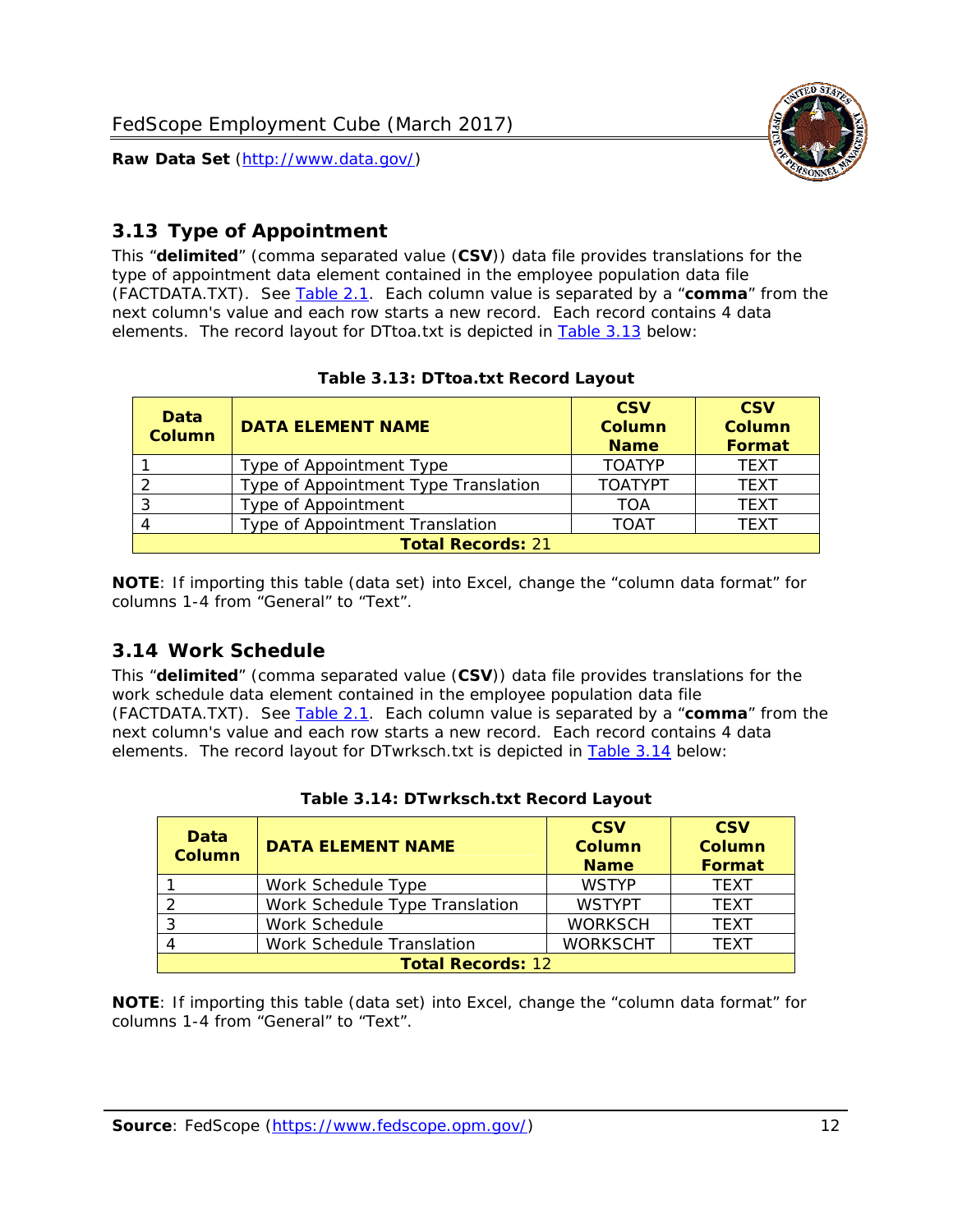

#### <span id="page-13-0"></span>*3.15 Work Status*

<span id="page-13-4"></span><span id="page-13-2"></span>This "**delimited**" (comma separated value (**CSV**)) data file provides translations for the work status data element contained in the employee population data file (FACTDATA.TXT). See [Table 2.1](#page-4-1). Each column value is separated by a "**comma**" from the next column's value and each row starts a new record. Each record contains 2 data elements. The record layout for DTwkstat.txt is depicted in [Table 3.15](#page-13-4) below:

| Data<br><b>Column</b>   | <b>DATA ELEMENT NAME</b> | <b>CSV</b><br>Column<br><b>Name</b> | <b>CSV</b><br>Column<br><b>Format</b> |
|-------------------------|--------------------------|-------------------------------------|---------------------------------------|
|                         | <b>Work Status</b>       | <b>WORKSTAT</b>                     | TFXT                                  |
|                         | Work Status Translation  | <b>WORKSTATT</b>                    | TFXT                                  |
| <b>Total Records: 2</b> |                          |                                     |                                       |

#### **Table 3.15: DTwkstat.txt Record Layout**

**NOTE**: If importing this table (data set) into Excel, change the "column data format" for columns 1-2 from "General" to "Text".

#### <span id="page-13-1"></span>*3.16 Date*

<span id="page-13-5"></span><span id="page-13-3"></span>This "**delimited**" (comma separated value (**CSV**)) data file provides translations for the status file month date data element contained in the employee population data file (FACTDATA.TXT). See [Table 2.1](#page-4-1). Each column value is separated by a "**comma**" from the next column's value and each row starts a new record. Each record contains 2 data elements. The record layout for DTdate.txt is depicted in [Table 3.16](#page-13-5) below:

| Data<br><b>Column</b>   | <b>DATA ELEMENT NAME</b> | <b>CSV</b><br>Column<br><b>Name</b> | <b>CSV</b><br>Column<br><b>Format</b> |
|-------------------------|--------------------------|-------------------------------------|---------------------------------------|
|                         | File Date                | <b>DATECODE</b>                     | TFXT                                  |
|                         | File Date Translation    | <b>DATECODET</b>                    | TFXT                                  |
| <b>Total Records: 1</b> |                          |                                     |                                       |

**Table 3.16: DTdate.txt Record Layout**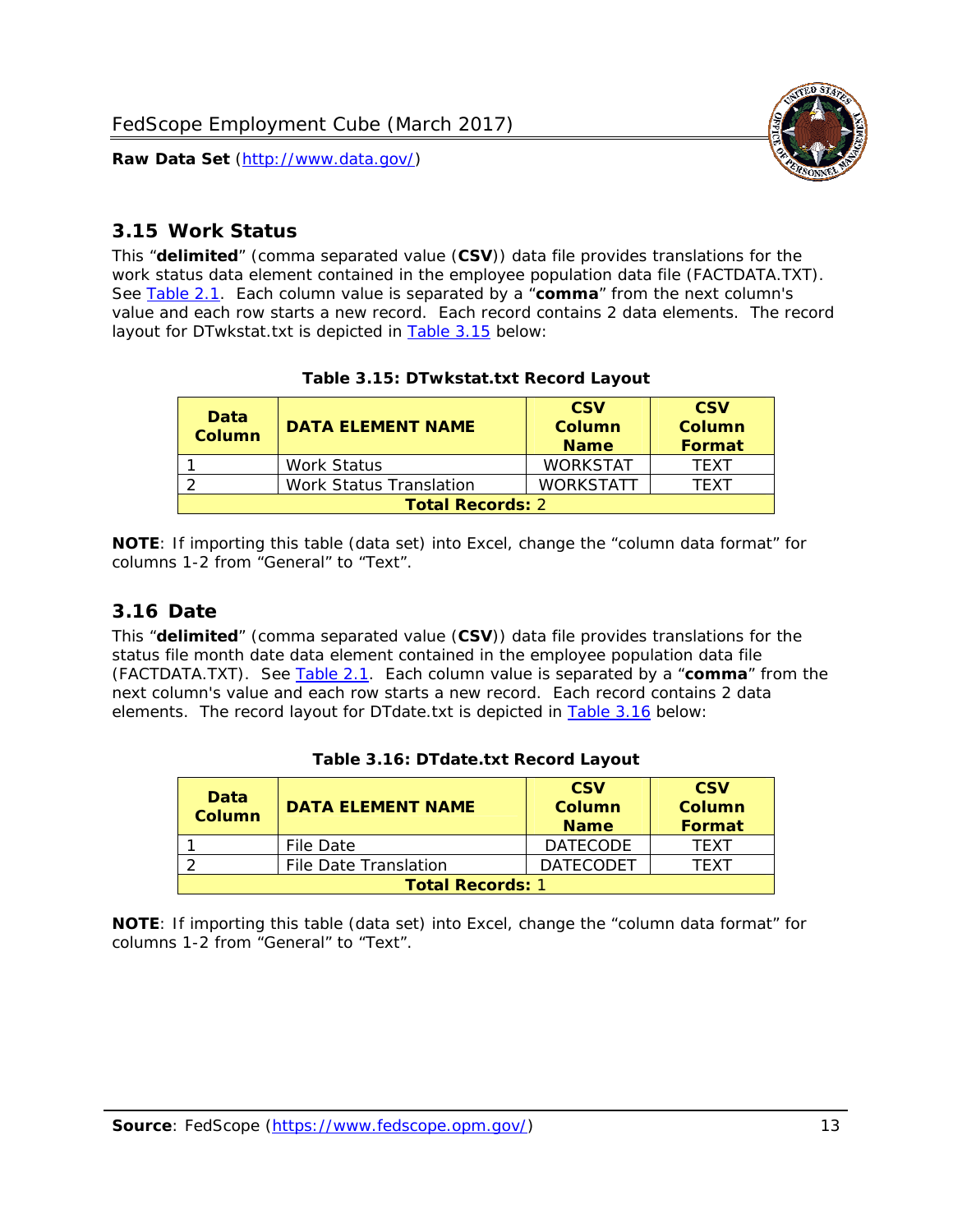<span id="page-14-0"></span>

There is no translation file for this data element. Every record in the employee population data file (FACTDATA.TXT) contains a value of "1" for this field. See Chapter [4.17](#page-16-8) for definition of **Employment**.

#### <span id="page-14-1"></span>*3.18 Average Salary*

There is no translation file for this data element. See Chapter [4.18](#page-17-1) for definition of [Average](#page-17-1) **[Salary](#page-17-1) [Average Salary.](#page-17-1)** 

#### <span id="page-14-2"></span>*3.19 Average Length of Service*

There is no translation file for this data element. See Chapter [4.19](#page-17-2) for definition of [Average](#page-17-2) Length of Service

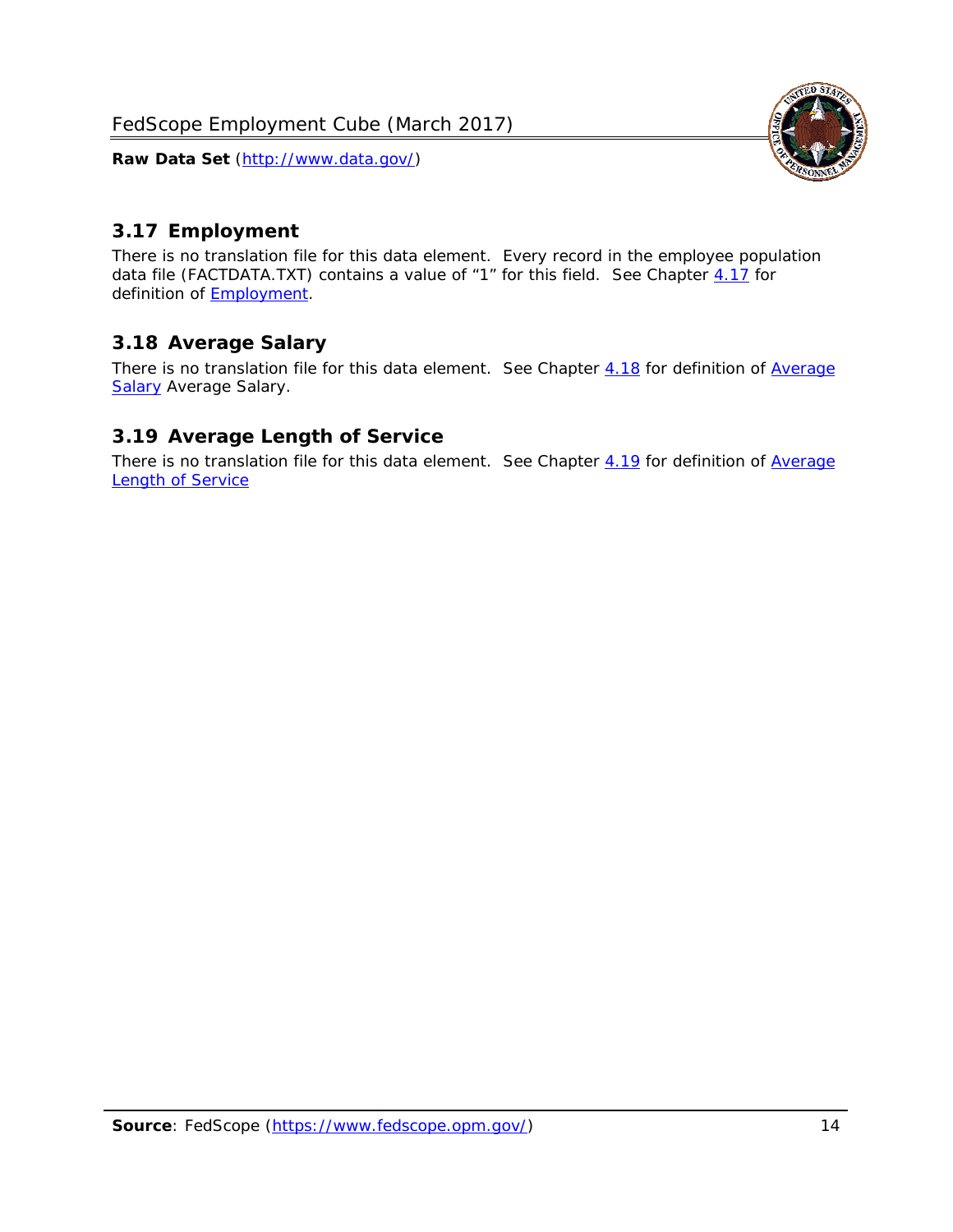

# <span id="page-15-0"></span>**4 DATA DEFINITIONS**

#### <span id="page-15-1"></span>*4.1 Agency*

The employing organization.

#### <span id="page-15-2"></span>*4.2 Location*

The official duty station of an employee. Locations in the United States are defined in terms of states. Locations outside the United States are defined in terms of countries and U.S. territories.

#### <span id="page-15-3"></span>*4.3 Age*

An employee's age. Age is displayed in five-year intervals, except for an initial interval of less than 20 years and a final interval of 65 years or more.

#### <span id="page-15-4"></span>*4.4 Education Level*

The extent of an employee's educational attainment from an accredited institution.

#### <span id="page-15-5"></span>*4.5 General Schedule & Equivalent Grade*

The General Schedule grade for pay plans in the General Schedule and Equivalent pay plan category (See [Pay Plan & Grade](#page-16-0)).

#### <span id="page-15-6"></span>*4.6 Length of Service*

The number of years of Federal civilian employment, creditable military service, and other service made creditable by specific legislation. Length of service is grouped by five-year intervals, except for:

- a. the initial intervals of less than 1 year, 1-2 years, and 3-4 years and
- b. the final interval of 35 years or more.

#### <span id="page-15-7"></span>*4.7 Occupation*

An employee's occupation as defined by the Office of Personnel Management (OPM).

#### <span id="page-15-8"></span>*4.8 Occupation Category*

Occupational categories are defined by the educational requirements of the occupation and the subject matter and level of difficulty or responsibility of the work.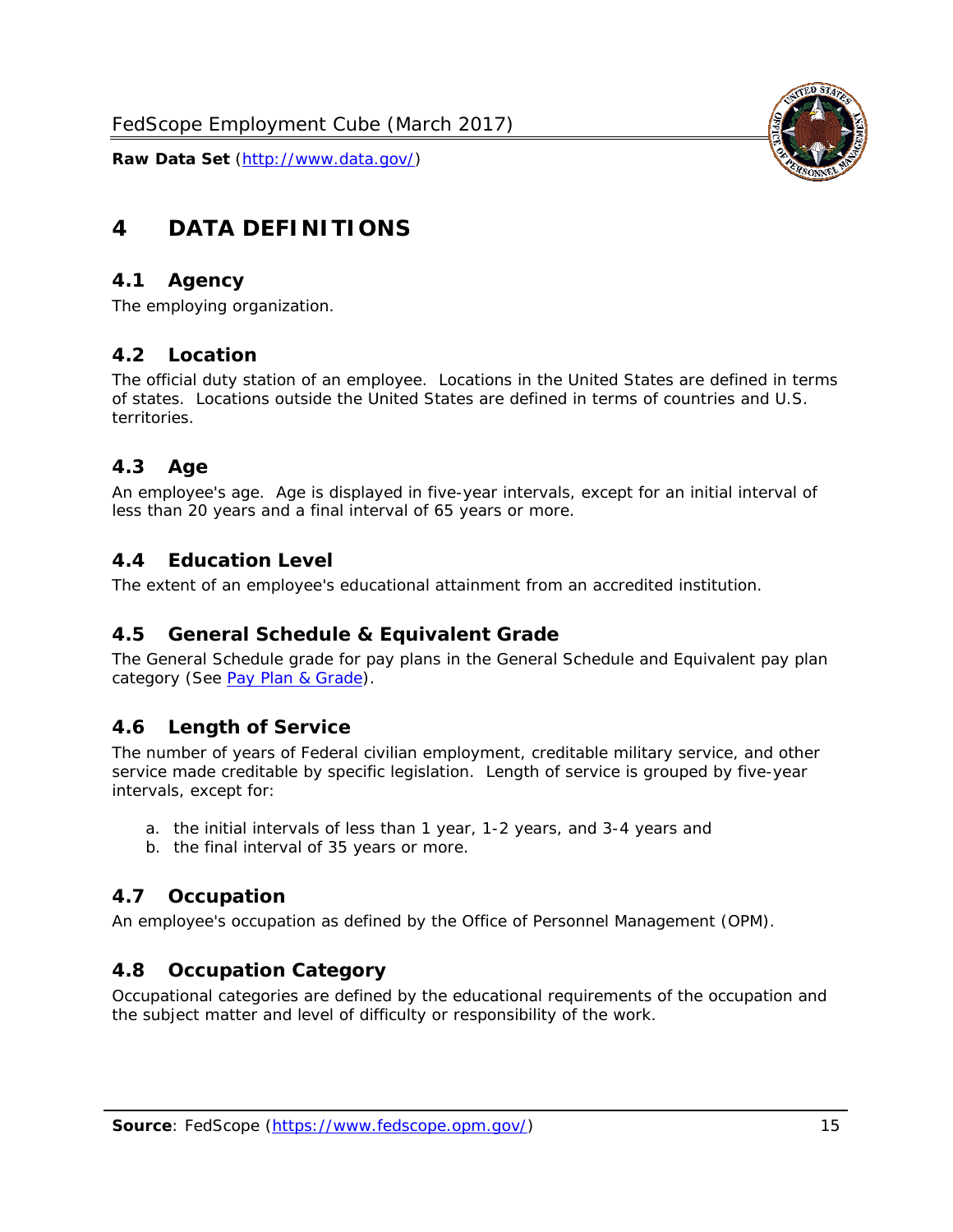

## <span id="page-16-0"></span>*4.9 Pay Plan & Grade*

The pay system and, where applicable, the grade used to determine an employee's basic pay rate. Grade denotes a hierarchical position in a pay plan and is sometimes referred to as level, class, rank, or pay band.

# <span id="page-16-1"></span>*4.10 Salary Level*

An employee's adjusted basic pay, which is an annualized rate of pay. Adjusted basic pay is the sum of an employee's rate of basic pay plus any locality comparability payment and/or special pay adjustment for law enforcement officers. Salaries are grouped by \$10,000 intervals, except for an initial interval of less than \$20,000 and a final interval of \$180,000 or more.

An employee's actual earnings may be more or less than the annualized rate because of factors such as overtime, shift differentials, less than full time work, or leave without pay.

## <span id="page-16-2"></span>*4.11 STEM Occupations*

Listing of occupations grouped into the following four occupational series:

- 1. **S**cience
- 2. **T**echnology
- 3. **E**ngineering
- 4. **M**athematics

#### <span id="page-16-3"></span>*4.12 Supervisory Status*

The nature of managerial, supervisory, or non-supervisory responsibility assigned to an employee's position.

#### <span id="page-16-4"></span>*4.13 Type of Appointment*

An employee's appointment in terms of permanence and competitiveness.

#### <span id="page-16-5"></span>*4.14 Work Schedule*

The time basis on which an employee is scheduled to work.

#### <span id="page-16-6"></span>*4.15 Work Status*

A combination of Type of Appointment and Work Schedule data elements. The Work Status data element is limited to "Non-Seasonal Full Time Permanent" and "Other Employees".

#### <span id="page-16-7"></span>*4.16 Date*

<span id="page-16-8"></span>The file date (e.g. March 2017 represented by 201703).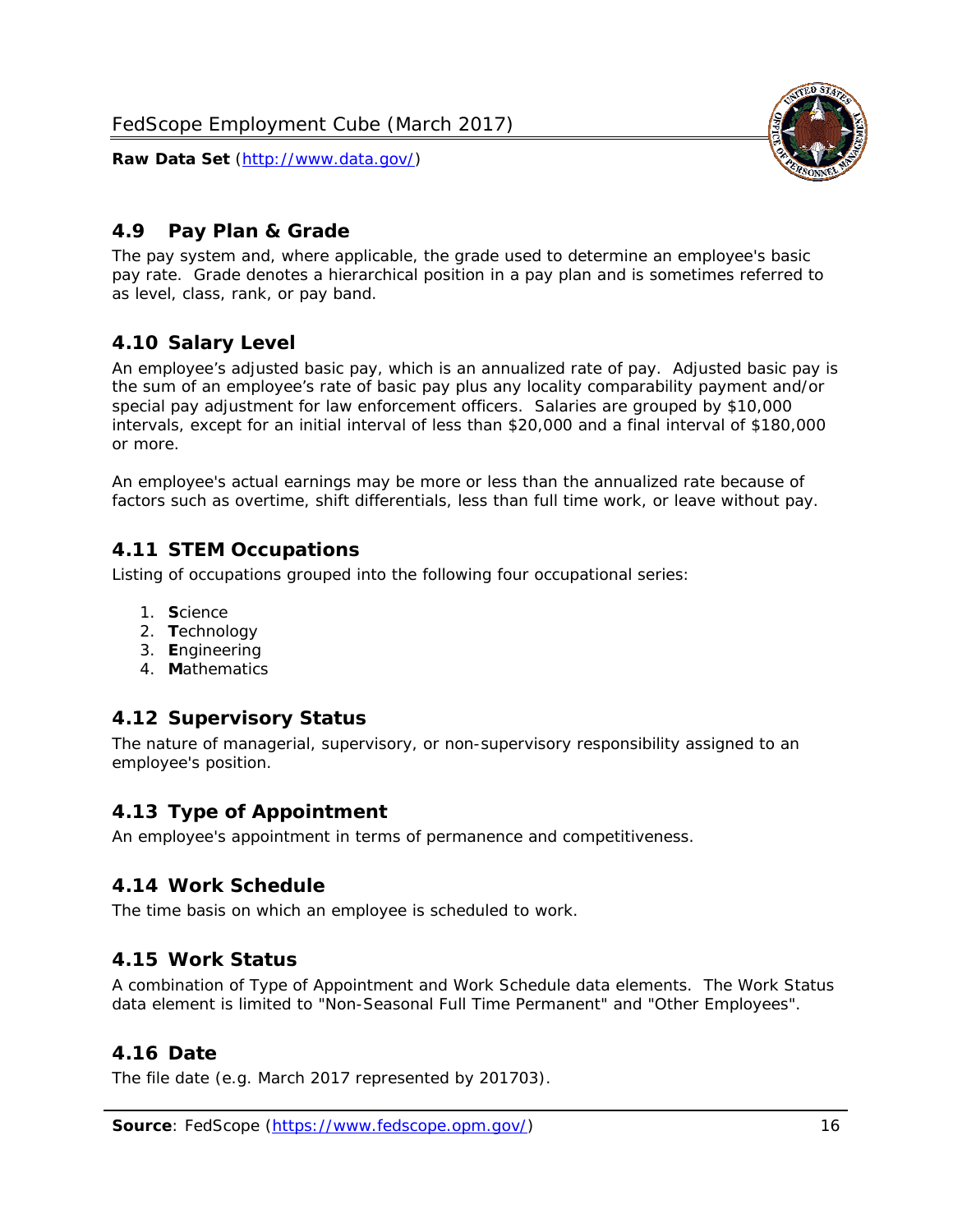

# <span id="page-17-0"></span>*4.17 Employment*

A measure representing the number of employees in pay status at the end of the quarter (or end of the pay period prior to the end of the quarter).

## <span id="page-17-1"></span>*4.18 Average Salary*

A measure representing the average adjusted basic pay, an annualized rate of pay. Adjusted basic pay is the sum of an employee's rate of basic pay and any locality comparability payment and/or special pay adjustment for law enforcement officers.

An employee's actual earnings may be more or less than the annualized rate because of factors such as overtime, shift differentials, less than full time work, or leave without pay.

Invalid salary values are excluded from the average. A large number of invalid values could invalidate the average. To obtain counts of invalid values, display the data using the Salary Level dimension (See [Salary Level\)](#page-16-1).

## <span id="page-17-2"></span>*4.19 Average Length of Service*

A measure representing the average number of years of Federal civilian employment and creditable military service.

Invalid values are excluded from the average. A large number of invalid values could invalidate the average. To obtain counts of invalid values, display the data using the Length of Service dimension (See [Length of Service](#page-15-6)).